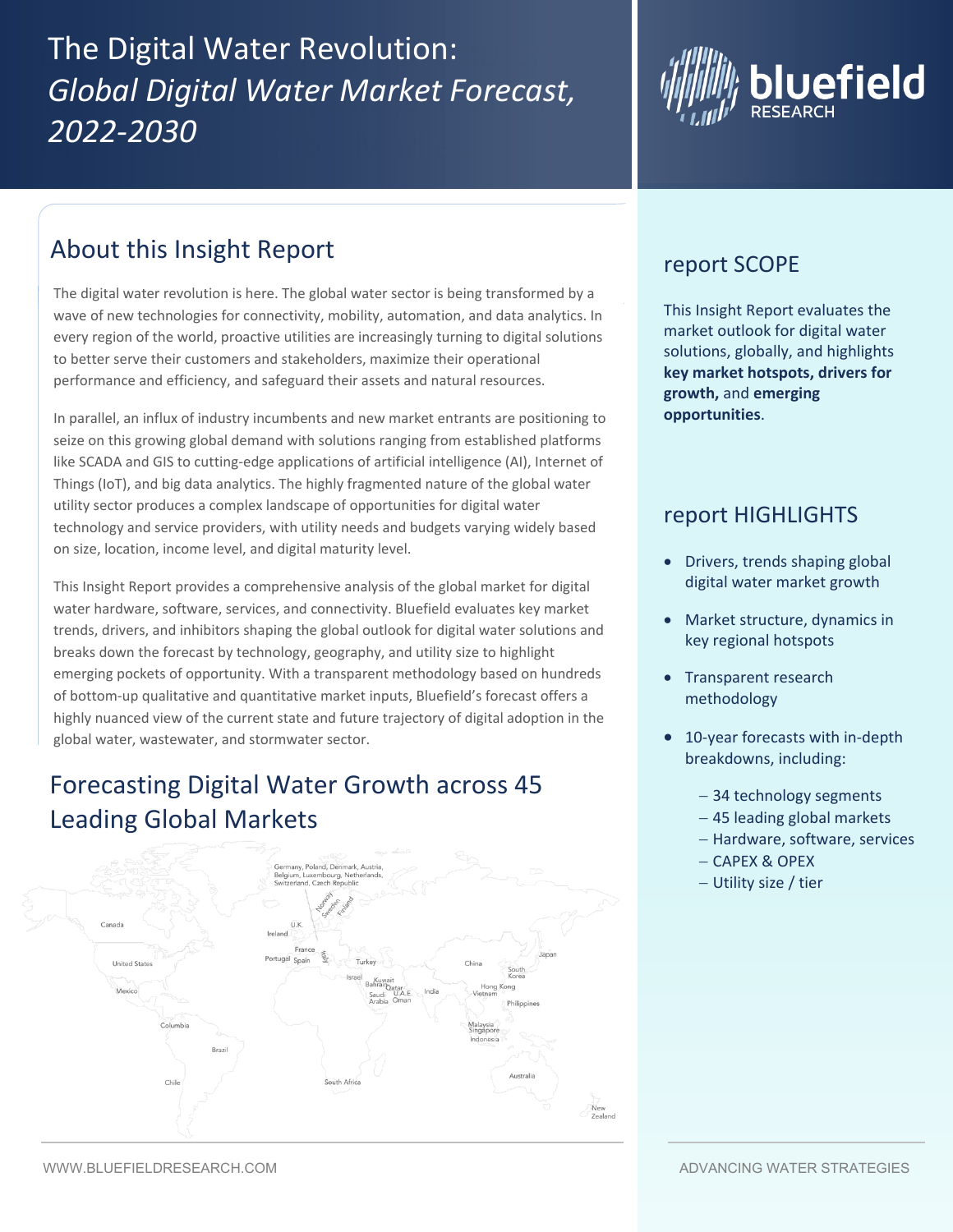# The Digital Water Revolution: *Global Digital Water Market Forecast, 2022-2030*



#### Exhibit: Bluefield Digital Water Market Taxonomy

| <b>Product Category</b>                         | <b>Technology Segments</b>                                                                                                                                                                                   |                                                                                                                                                                                                                                    |
|-------------------------------------------------|--------------------------------------------------------------------------------------------------------------------------------------------------------------------------------------------------------------|------------------------------------------------------------------------------------------------------------------------------------------------------------------------------------------------------------------------------------|
| <b>Metering &amp; Customer</b><br>Management    | <b>Mechanical Meters</b><br>$\bullet$<br><b>Static Meters</b><br>٠<br>Automatic Meter Reading (AMR)<br>٠<br>Advanced Metering Infrastructure (AMI)<br>٠                                                      | Meter Data Management (MDM)<br>٠<br>Utility Billing / Customer Information System (CIS)<br>$\bullet$<br><b>Customer Engagement</b>                                                                                                 |
| <b>Work &amp; Asset Management</b>              | Computerized Maintenance Management System<br>$\bullet$<br>(CMMS)<br>Enterprise Asset Management (EAM)<br>٠<br>Geographic Information System (GIS)<br>٠<br>Network Modeling<br>٠<br><b>Plant Design</b><br>٠ | <b>Pipeline Condition Assessment Service</b><br><b>CCTV</b> Inspection<br>٠<br><b>Plant Asset Monitoring</b><br><b>Pump Asset Monitoring</b><br>$\bullet$<br><b>Asset Failure Analysis</b><br>٠<br>Asset Investment Planning (AIP) |
| <b>Network &amp; Plant</b><br><b>Management</b> | <b>Plant SCADA</b><br>٠<br>Remote SCADA<br>٠<br><b>Plant RTUs</b><br>٠<br>Remote RTUs<br>٠<br>Dataloggers<br>٠<br><b>Fixed Leak Detection</b><br>٠<br><b>Leak Detection Service</b><br>٠                     | <b>Flow Monitors</b><br><b>Quality Monitors</b><br>٠<br><b>Level Monitors</b><br>٠<br><b>Pressure Monitors</b><br>٠<br>Network Operations Management / Decision Support<br>Network Optimization<br><b>Plant Optimization</b>       |
| <b>Information Management</b>                   | Data Management & Integration<br>٠                                                                                                                                                                           | Compliance Management                                                                                                                                                                                                              |

Source: Bluefield Research

## Sample Insights

- Bluefield projects that total global digital water spend will scale at an 8.8% CAGR from US\$25.9 billion in 2021 to US\$55.2 billion in 2030. The 45 leading markets covered in this Insight Report account for nearly 90.0% of the 10-year, US\$387.5 billion market opportunity.
- With 24.6% of total global digital water spend, the U.S. is the epicenter of the digital water revolution, followed by major regional powers in Asia-Pacific (China, Japan) and Europe (Germany, France, U.K.).
- Core, legacy digital water segments (e.g., SCADA, mechanical meters, billing software) account for over 75.0% of total global spend, driven by adoption among small and midsized utilities in advanced markets and large mega-city providers in emerging markets.
- Double-digit growth is expected for emerging IoT and analytics solutions in areas like operational optimization, data integration, and strategic asset management, with adoption driven primarily by large, digitally mature utilities in upper-income markets.

or<br>" Bluefield breaks down the outlook for **34 established and emerging digital water technology segments** across **four major categories.**

### Who should buy this report? The data and qualitative of

- Digital water technology &  $p^{\text{in}}$ service providers
- Private Equity companies, Venture Capital investors, and financial firms
- Water and wastewater utilities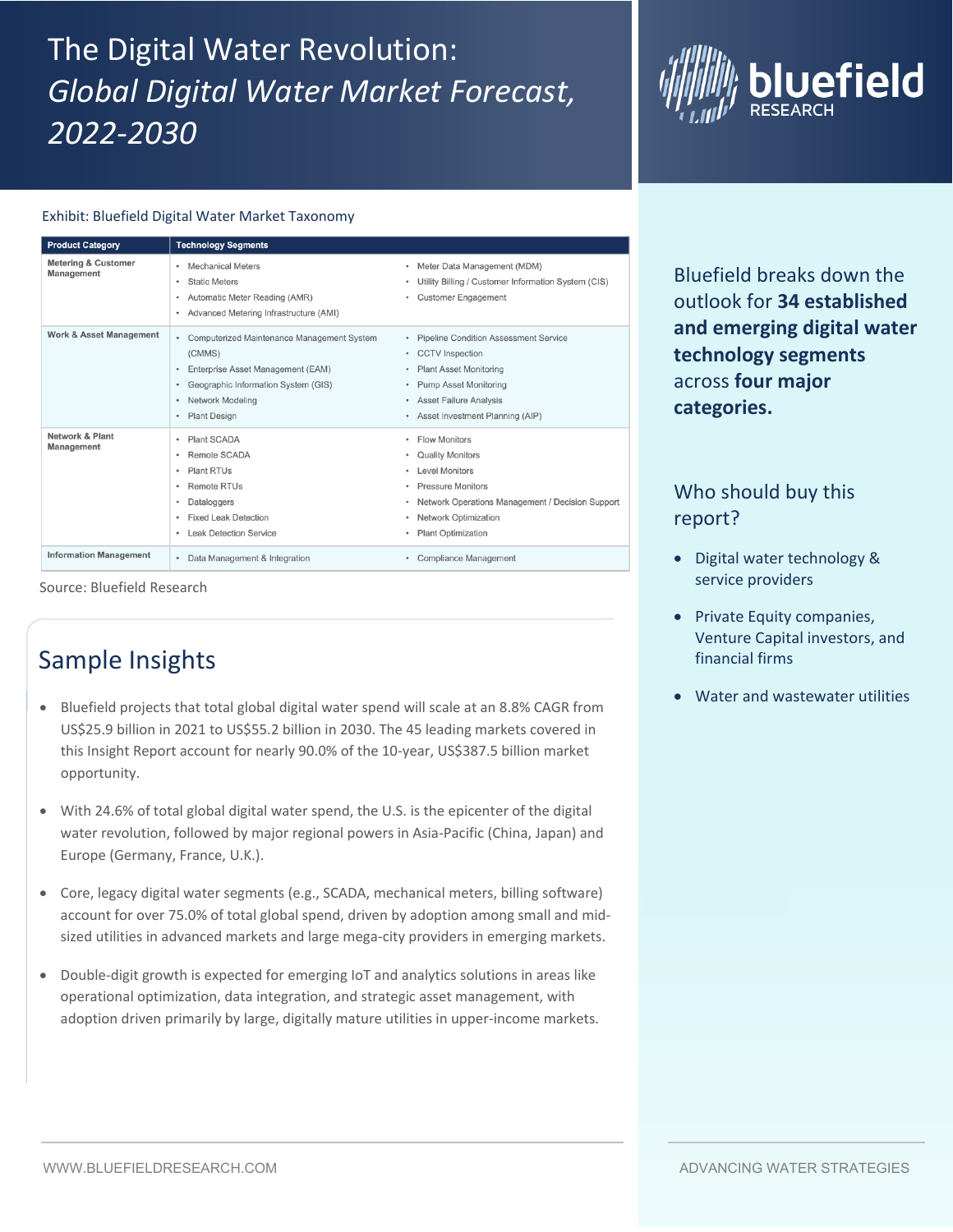The Digital Water Revolution: *Global Digital Water Market Forecast, 2022-2030*



### Key questions addressed in this report

What is the 10-year outlook for the global digital water market?

What factors are driving digital water market growth, globally and by region?

Which technologies are poised for the fastest growth by market and region?

How do digital water market opportunities vary by utility size?

How does digital spend break out across hardware, software, and services?

How will emerging technological, regulatory, financial, and environmental shifts impact the outlook for digital water?

Bluefield's reports contain tons of useful, detailed data and qualitative inputs into key trends. We rely on their insights for our business planning.

--Market Research Analyst Leading Engineering Company

We find real value in Bluefield's responsiveness and transparency in answering questions about the supporting data and research methodology used in their water market insights.

--Research Specialist Black & Veatch

 $\epsilon$ 

"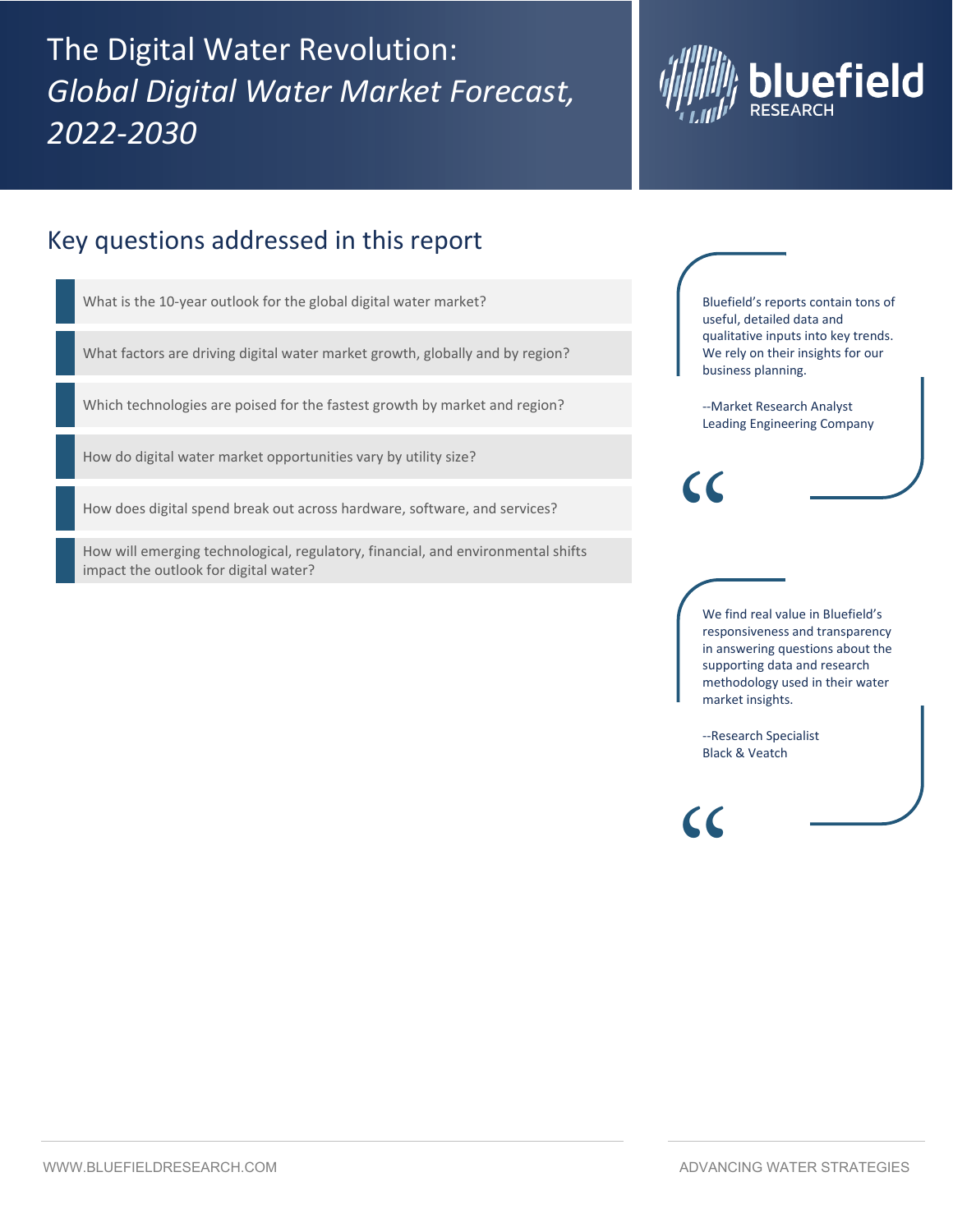## Table of Contents



| <b>Report Summary</b> |                                                         | <b>Section 3. Digital Water Forecast Breakdowns</b>    |  |
|-----------------------|---------------------------------------------------------|--------------------------------------------------------|--|
|                       | Report Background and Takeaways                         | 3.1 Top-Line Global Digital Water Market Opportunity   |  |
|                       |                                                         | 3.2 Digital Water Spend for Top 45 Global Markets      |  |
|                       | Section 1. Global Digital Water Market Trends & Drivers | 3.3 10-Year Digital Water Spend by Country             |  |
|                       | 1.1 Global Digital Water Market Drivers & Inhibitors    | 3.4 10-Year Digital Water Spend by Segment             |  |
|                       | 1.2 Historical Digital Water Market Trends              | 3.5 Market Outlook by Product Type                     |  |
|                       | 1.3 Global Water Market Structure                       | 3.6 Market Outlook by Spend Type                       |  |
|                       | 1.4 Digital Maturity by Market & Region                 | 3.7 Market Outlook by Utility Size                     |  |
|                       |                                                         | 3.8 10-Year Digital Water Spend by Region / Tier       |  |
|                       | Section 2. Digital Water Forecast Methodology           | 3.9 Europe Market Outlook                              |  |
|                       | 2.1 What is Digital Water?                              | 3.10 Americas Market Outlook                           |  |
|                       | 2.2 Digital Water Market Taxonomy                       | 3.11 Asia-Pacific Market Outlook                       |  |
|                       | 2.3 Global Markets Covered                              | 3.12 Middle East & Africa Market Outlook               |  |
|                       | 2.4 Market Growth Drivers                               | 3.13 Metering & Customer Management                    |  |
|                       | 2.5 Utility Tiers by Region                             | Market Outlook                                         |  |
|                       | 2.6 Utility Assets by Region                            | 3.14 Network & Plant Management Market Outlook         |  |
|                       | 2.7 Digital Water Pricing by Utility Size               | 3.15 Work & Asset Management Market Outlook            |  |
|                       | 2.8 Digital Water Pricing by Market                     | 3.16 Information Management Market Outlook             |  |
|                       | 2.9 Bluefield Digital Water Market Model Formula        | 3.17 Looking Forward: Key Market Variables & Trends to |  |

"Opportunities abound in the fast-growing global digital water market, though they vary significantly by region in response to differing local utility drivers and pain points,

Watch

**Appendix – Digital Water Segment Definitions**

market structures, and digital maturity levels."

Eric Bindler Research Director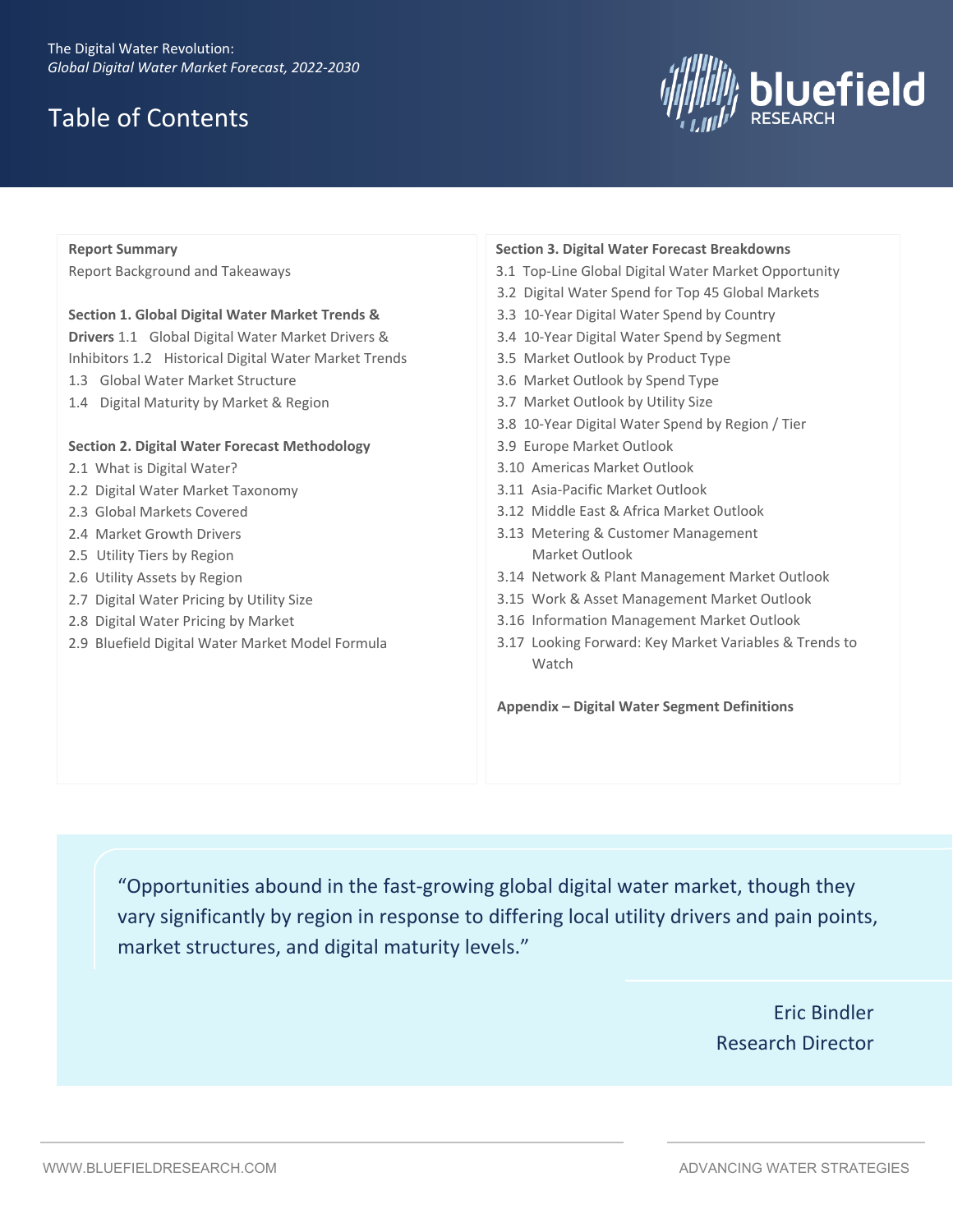## Markets Covered



#### **Americas**

- Brazil
- Canada
- Chile
- Colombia
- Mexico
- United States

#### **Europe**

- Austria
- Belgium
- Czech Republic
- Denmark
- Finland
- France
- Germany
- Ireland
- Italy
- Luxembourg
- Netherlands
- Norway
- Poland
- Portugal
- Spain
- Sweden
- Switzerland
- United Kingdom

#### **Asia-Pacific**

- Australia
- China
- Hong Kong
- India
- Indonesia
- Japan
- Malaysia
- New Zealand
- Philippines
- Singapore
- South Korea
- Vietnam

#### **Middle East & Africa**

- Bahrain
- Israel
- Kuwait
- Oman
- Qatar
- Saudi Arabia
- South Africa
- Turkey
- United Arab Emirates